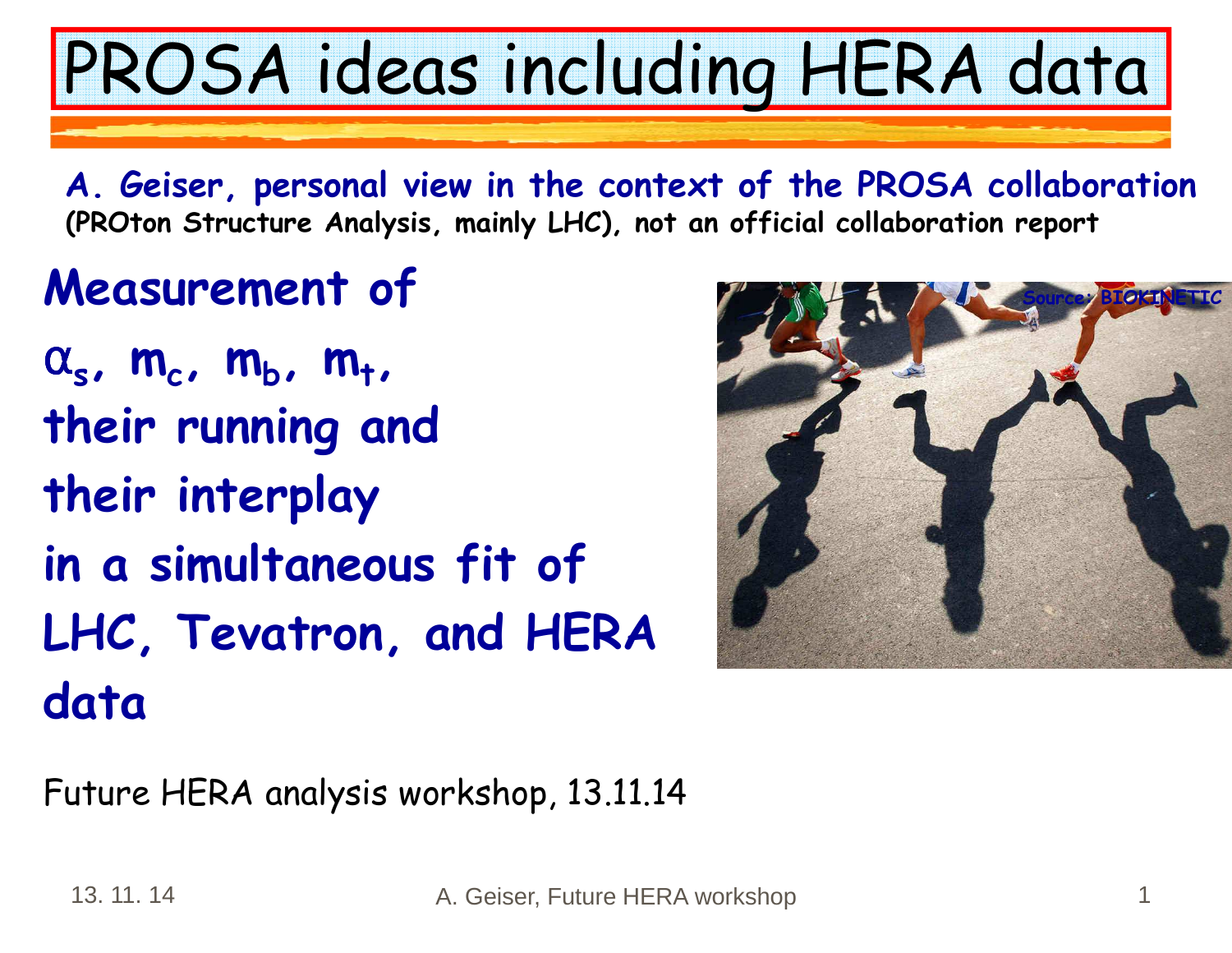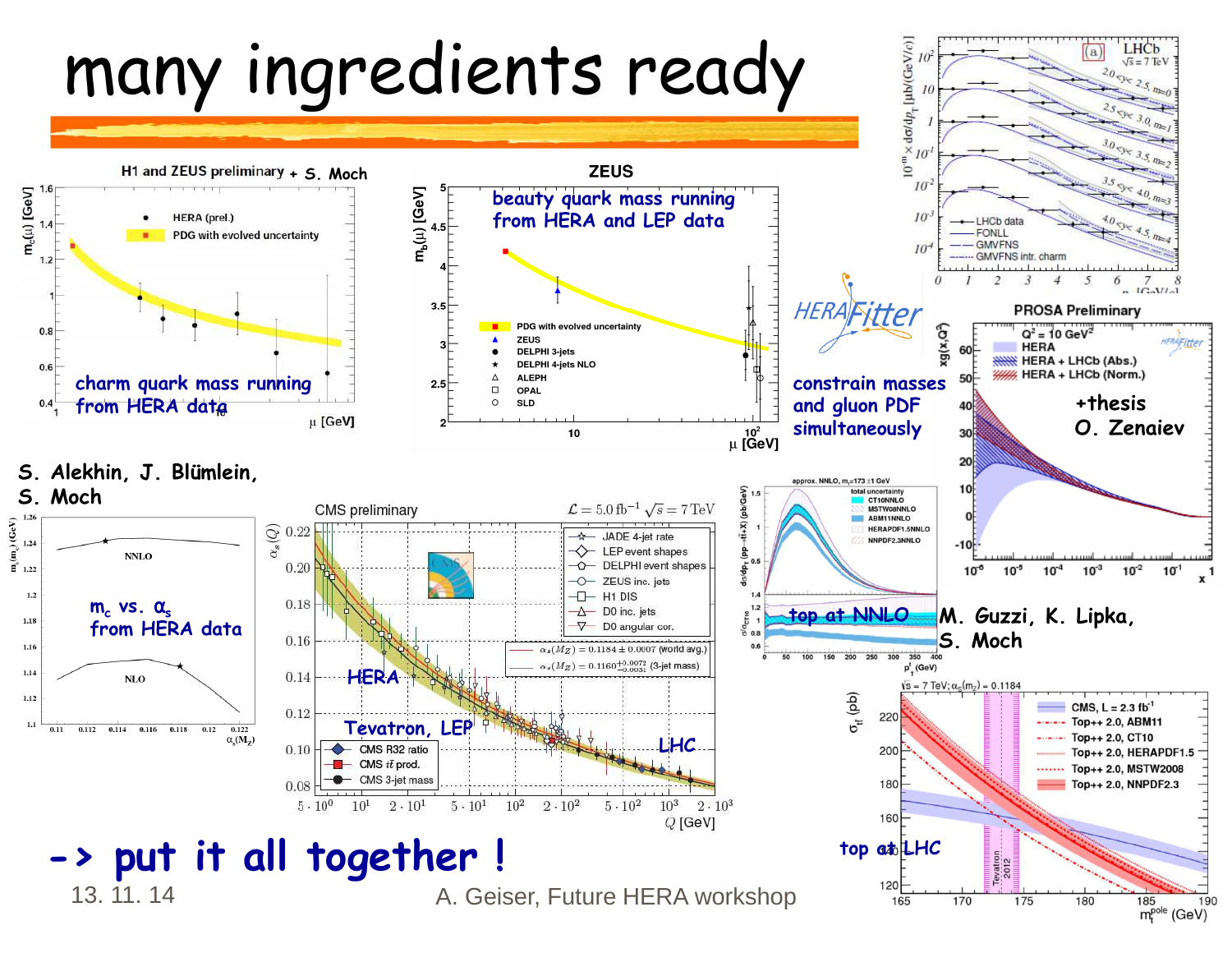

# Higgs and PDFs

This costs too much<br>energy! I think I'll hang out down thei

#### **relate m<sup>t</sup>, m<sup>b</sup> to associated Higgs Yukawa couplings**

**source: viXra blog** 

A. Geiser, Future HERA workshop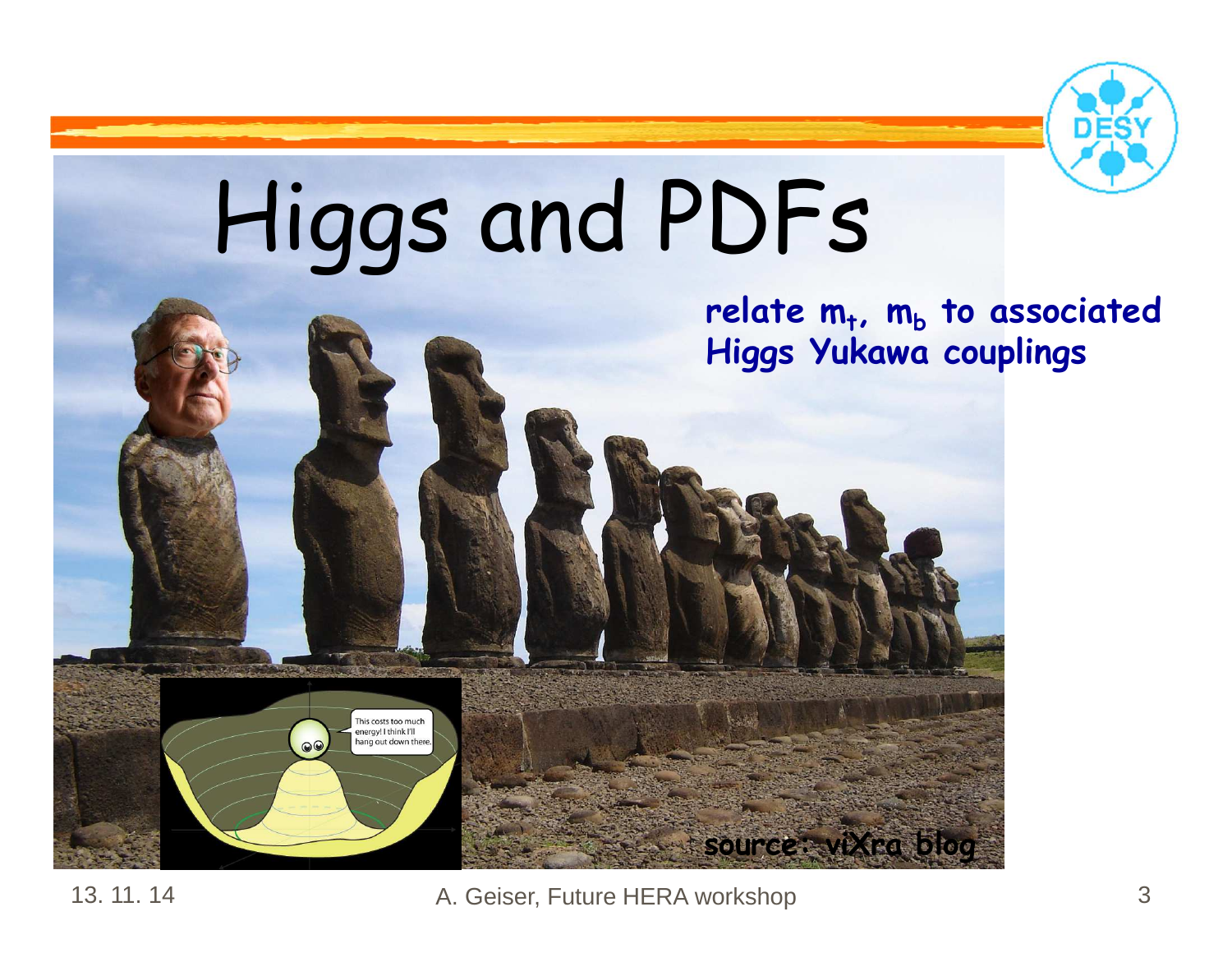### Higgs production and gluon PDF

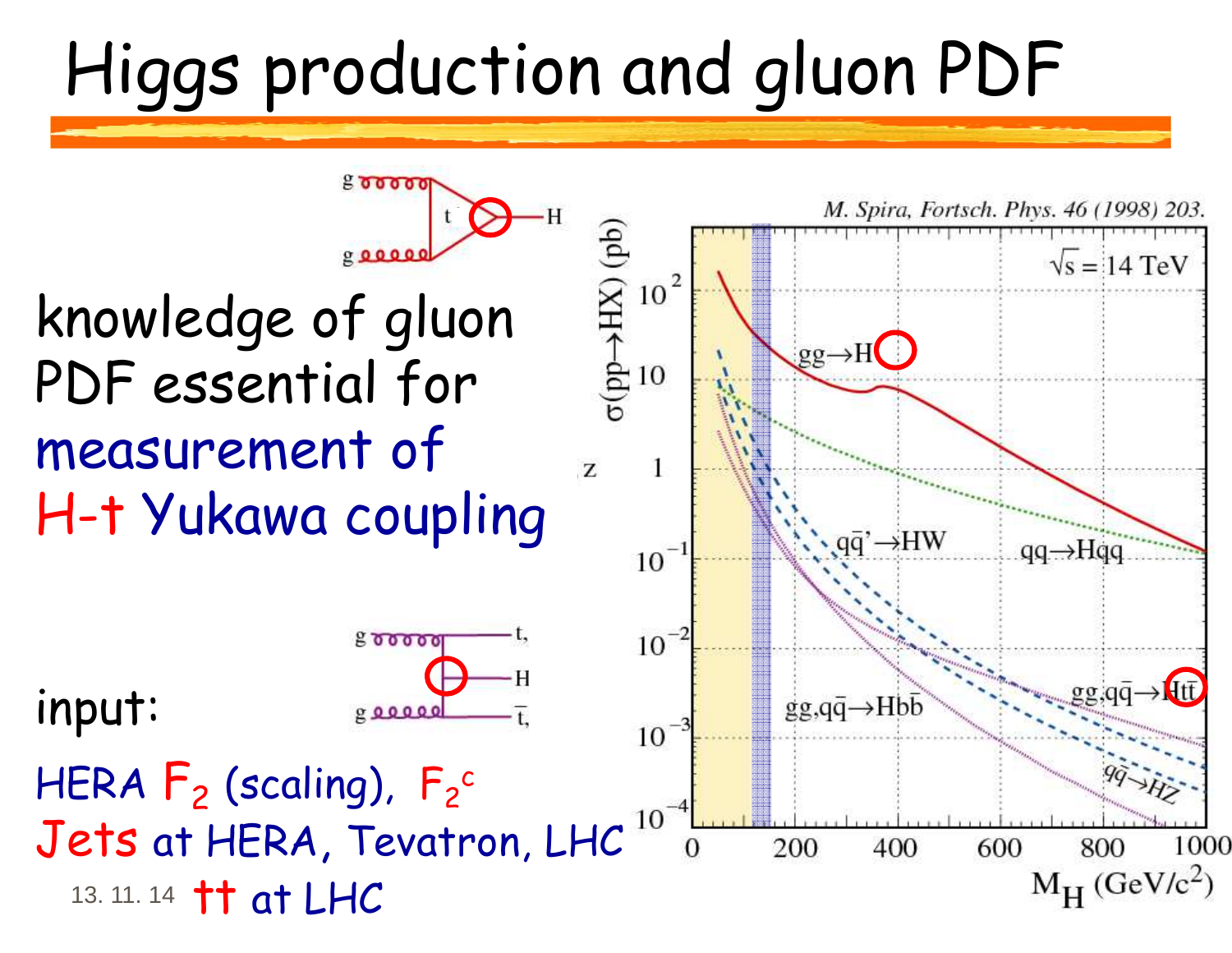### Higgs and b PDF: b contrib. to  $F_2$



13. 11. 14

**need b PDF to measure H-b Yukawa coupling** input:  $F_2^b$  (HERA) Zb(b) (LHC)

#### **Check b PDF for LHC:**